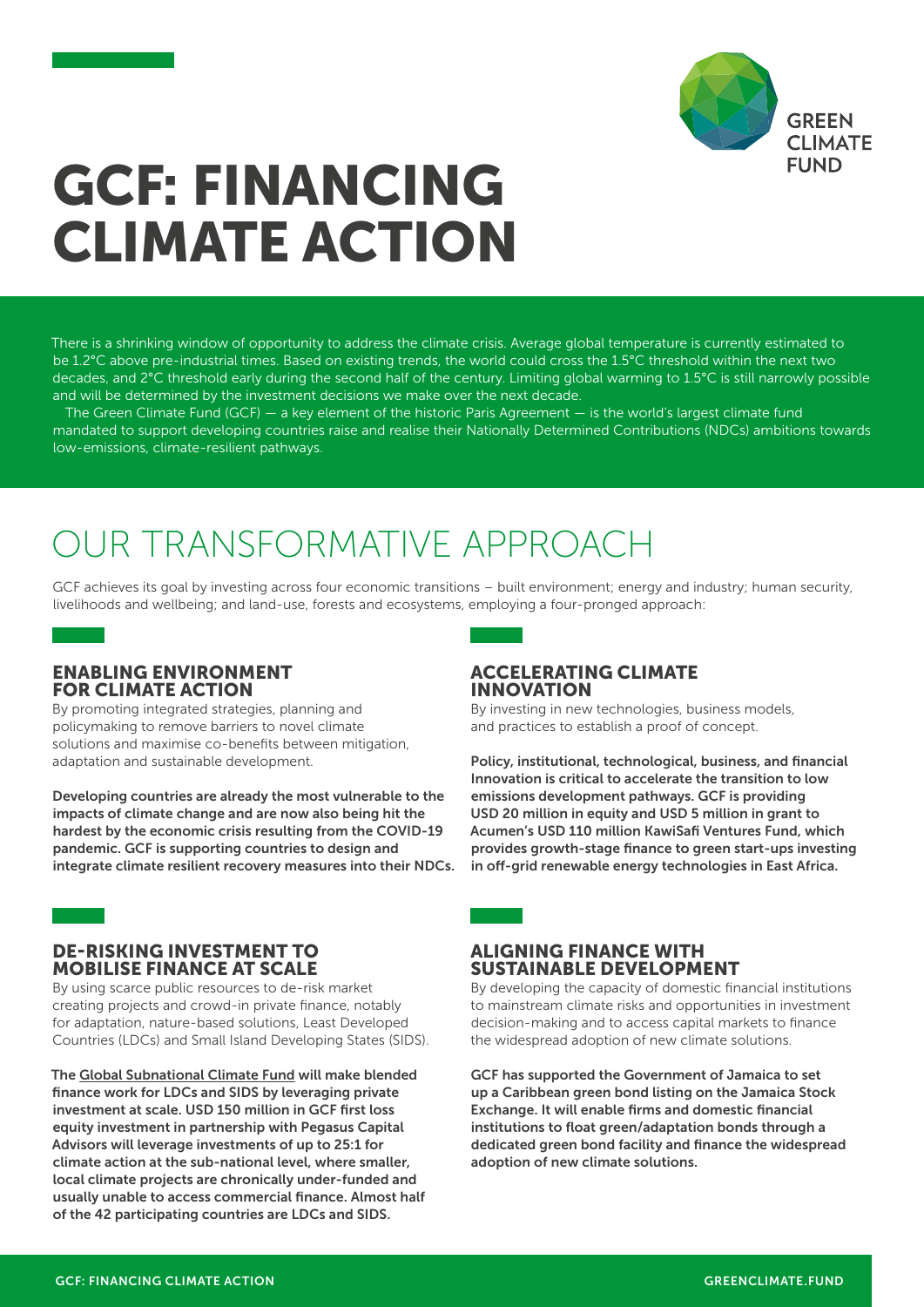# OUR KEY FEATURES



### COUNTRY-DRIVEN

A core GCF principle is to follow a country-driven approach, which means that developing countries lead GCF programming and implementation. Country ownership of GCF financing decisions enables developing countries to turn NDC ambitions into climate action. GCF's country-driven approach is underpinned by capacity-building support through its Readiness Programme that is available to all developing countries.



#### FLEXIBLE RANGE OF FINANCING INSTRUMENTS

GCF can structure its financial support through a flexible combination of grant, concessional debt, guarantees or equity instruments to leverage blended finance and crowd-in private investment for climate action in developing countries. This flexibility enables the Fund to pilot new financial structures to support green market creation.



#### RISK-TAKING, PATIENT CAPITAL

GCF adds value to its partners by enabling them to raise the ambition of their climate action. By leveraging the risk management capacity of its partners and its own set of investment, risk and results management frameworks, GCF can accept higher risk to support early-stage project development as well as policy, institutional, technological and financial innovation to catalyse climate finance. This capacity to take risk is backed up by a robust second level due diligence system.



#### AN AMBITIOUS STRATEGIC PLAN

Building on the success and the experience gained during its first funding period, GCF's Updated Strategic Plan for 2020-2023 sets out an ambitious vision for the GCF to maximise the impact of GCF's climate actions. GCF will maintain its unique features as above, whilst also significantly increasing financing towards and leveraging from the private sector; significantly increasing funding to direct access entities; and improving our speed, predictability, efficiency, effectiveness, and transparency.



#### OPEN, PARTNERSHIP **ORGANIZATION**

GCF operates through a network of over 200 Accredited Entities and delivery partners who work directly with developing countries for project design and implementation. GCF partners include international and national commercial banks, multilateral, regional and national development finance institutions, equity funds institutions, United Nations agencies, and civil society organisations. This open partnership enables the Fund to foster unprecedented coalitions between private investors, development agencies and civil society organisations to achieve transformative change and support harmonisation of standards and practices.



#### BALANCED ALLOCATION TO ENSURE ADAPTATION FINANCE

GCF is mandated to invest 50 per cent of its resources into mitigation and 50 per cent into adaptation in grant equivalent terms. Two thirds of those adaptation resources (66 per cent) are invested in the most climate vulnerable countries (SIDS, LDCs, and African States). Our programming strategy recognises that we must scale up both mitigation and adaptation efforts. GCF aims to leverage synergies and minimise potential trade-offs between adaptation and mitigation.



## STRONG SAFEGUARDS

GCF has strong environmental and social standards, a comprehensive gender policy to mainstream gender considerations, and a ground-breaking Indigenous Peoples Policy. GCF also has a three-level project risk management system to identify early warning signals and manage project risks. This consists of Accredited Entities' risk management processes, verified by GCF's accreditation and re-accreditation process, followed by a control function undertaken by the GCF Secretariat throughout the project cycle from project design to implementation. Finally, risks are assessed under GCF's Risk Management Framework including reviews by its Office of Internal Audit and a proactive approach to prevent integrity violations by the Independent Integrity Unit.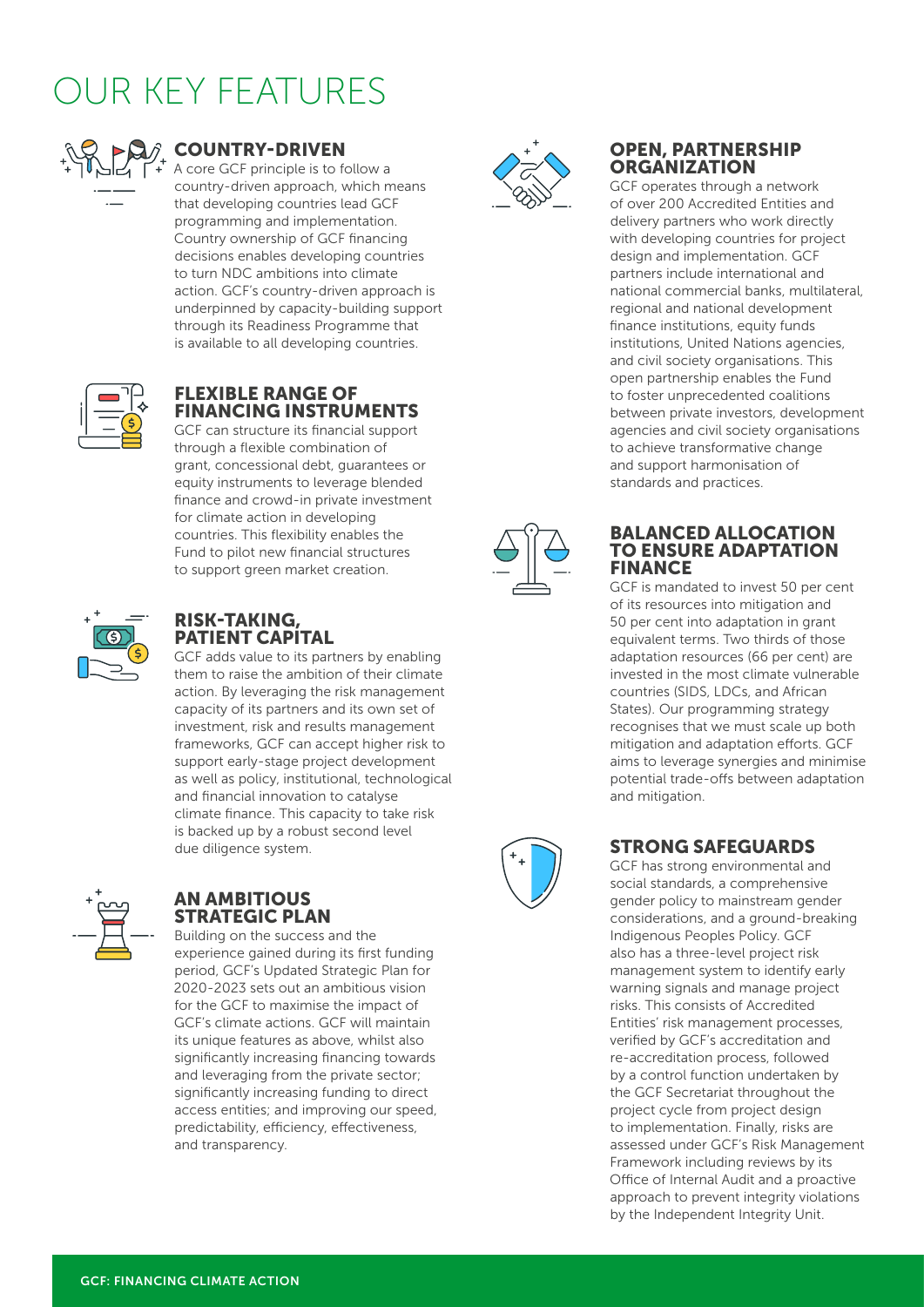# DELIVERING RESULTS

GCF is delivering results. Over the past two years, GCF has doubled the size of its portfolio, and tripled the number of projects under implementation. In spite of the COVID-19 pandemic, GCF is accelerating its support for a climateresilient recovery and to raise the ambitions of Nationally Determined Contributions (NDCs).

GCF is the largest multilateral climate fund. The GCF portfolio has grown to over USD 37 billion assets under management, including over USD 10 billion in GCF resources. According to the Heinrich Boll Foundation, GCF was the leader in approving climate finance projects in 2020 (USD 2.2 billion out of USD 3.4 billion total). In 2021, GCF approved nearly USD 3 billion in new climate projects. And we are growing fast: by 2023 we expect our portfolio to reach USD 15 billion.



GCF is delivering finance more rapidly. A total of USD 6.7 billion worth of GCF projects was under implementation at the end of 2021 — almost 80 per cent of the portfolio by the number of approved projects. And GCF disbursed USD 2.3 billion to projects in 2021, exceeding targets for the year.

Our delivery times are getting much shorter too: the average time taken from the start of our review of Funding Proposals to first disbursement has fallen from 26-28 months in 2018 to 12-17 months for projects approved in 2021.



#### Time taken from proposal review to first disbursement of funds